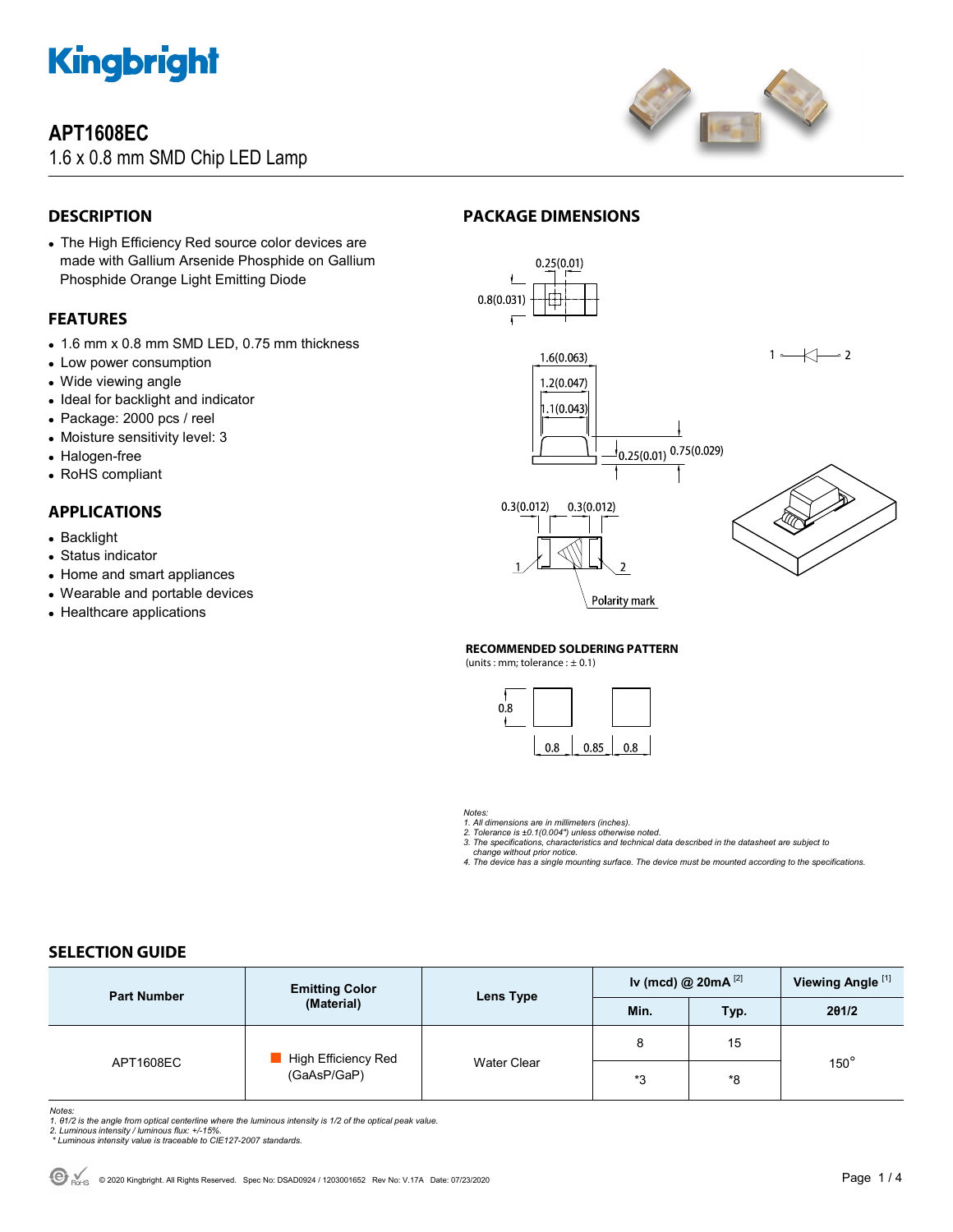# **Kingbright**

#### **ELECTRICAL / OPTICAL CHARACTERISTICS at TA=25°C**

| <b>Parameter</b>                                    | Symbol                     | <b>Emitting Color</b>      | Value          |                          | <b>Unit</b> |
|-----------------------------------------------------|----------------------------|----------------------------|----------------|--------------------------|-------------|
|                                                     |                            |                            | Typ.<br>Max.   |                          |             |
| Wavelength at Peak Emission $I_F$ = 20mA            | $\Lambda_{\rm peak}$       | <b>High Efficiency Red</b> | 627            | $\overline{\phantom{0}}$ | nm          |
| Dominant Wavelength $I_F = 20mA$                    | $\lambda_{\text{dom}}$ [1] | <b>High Efficiency Red</b> | 617            | $\overline{\phantom{0}}$ | nm          |
| Spectral Bandwidth at 50% Φ REL MAX<br>$I_F = 20mA$ | Δλ                         | High Efficiency Red        | 45             | $\overline{\phantom{0}}$ | nm          |
| Capacitance                                         | C                          | <b>High Efficiency Red</b> | 15             |                          | pF          |
| Forward Voltage $I_F$ = 20mA                        | $V_F$ <sup>[2]</sup>       | <b>High Efficiency Red</b> | $\overline{2}$ | 2.5                      | v           |
| Reverse Current ( $V_R$ = 5V)                       | <b>l</b> <sub>R</sub>      | High Efficiency Red        |                | 10                       | μA          |

*Notes:* 

1. The dominant wavelength (λd) above is the setup value of the sorting machine. (Tolerance λd : ±1nm. )<br>2. Forward voltage: ±0.1V.<br>3. Wavelength value is traceable to CIE127-2007 standards.<br>4. Excess driving current and

#### **ABSOLUTE MAXIMUM RATINGS at T<sub>A</sub>=25°C**

| <b>Parameter</b>                        | Symbol                  | Value          | Unit        |
|-----------------------------------------|-------------------------|----------------|-------------|
| Power Dissipation                       | $P_D$                   | 75             | mW          |
| Reverse Voltage                         | $V_R$                   | 5              | $\vee$      |
| Junction Temperature                    | $T_j$                   | 125            | $^{\circ}C$ |
| <b>Operating Temperature</b>            | $T_{op}$                | $-40$ to $+85$ | $^{\circ}C$ |
| Storage Temperature                     | $T_{\text{stg}}$        | $-40$ to $+85$ | $^{\circ}C$ |
| DC Forward Current                      | IF.                     | 30             | mA          |
| Peak Forward Current                    | $I_{FM}$ <sup>[1]</sup> | 160            | mA          |
| Electrostatic Discharge Threshold (HBM) |                         | 8000           | V           |

Notes:<br>1. 1/10 Duty Cycle, 0.1ms Pulse Width.<br>2. Relative humidity levels maintained between 40% and 60% in production area are recommended to avoid the build-up of static electricity – Ref JEDEC/JESD625-A and JEDEC/J-STD-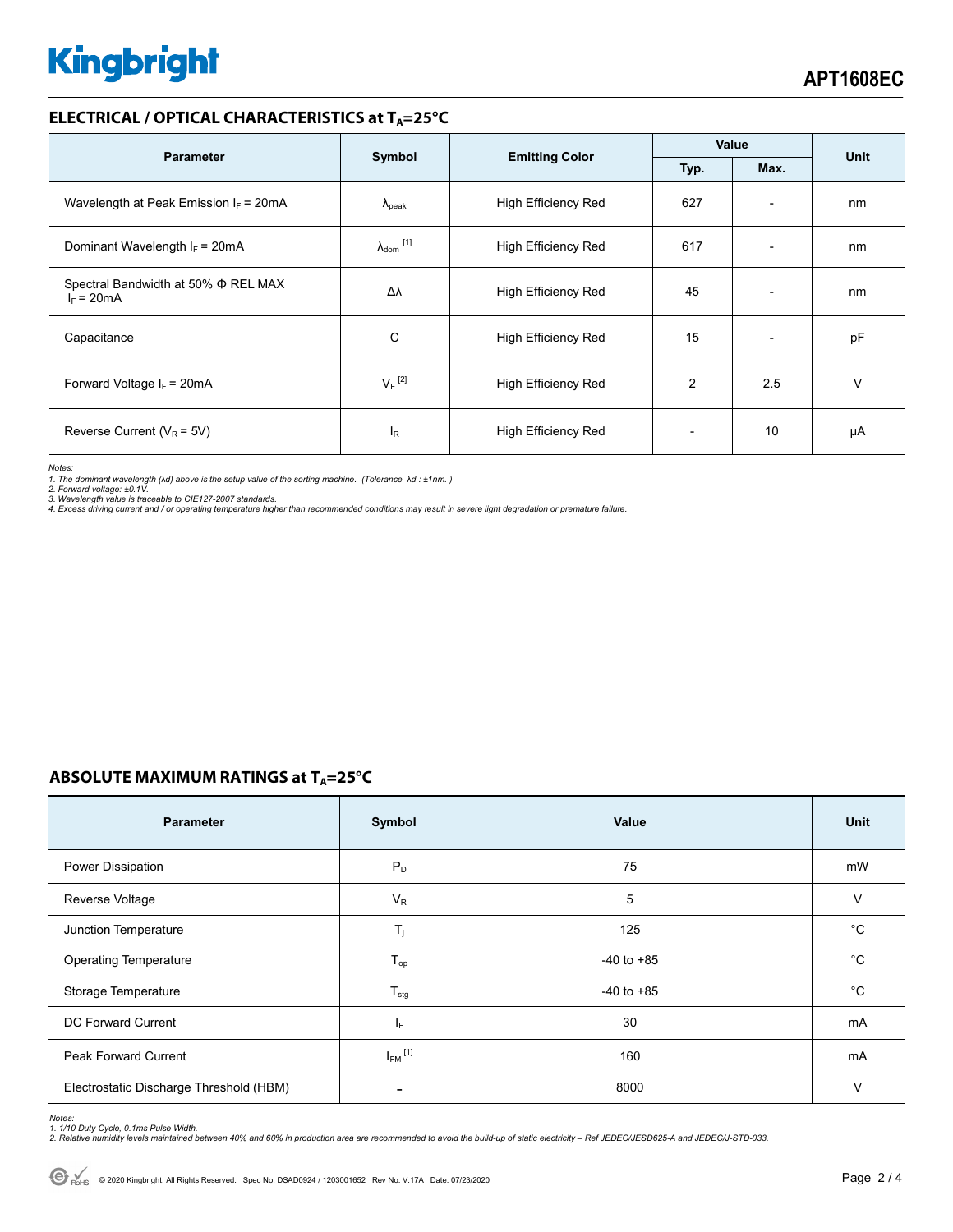## **Kingbright**

#### **TECHNICAL DATA**

#### Red 100% Ta = 25 °C Relative Intensity (a. u.) Relative Intensity (a. u.) 80% 60% 40% 20% 0% 350 400 450 500 550 600 650 700 750 800 Wavelength (nm)

#### **RELATIVE INTENSITY vs. WAVELENGTH SPATIAL DISTRIBUTION**



#### **HIGH EFFICIENCY RED**



#### 50 Permissible forward current (mA) Permissible forward current (mA) 40 30 20 10 0 -40 -20 0 20 40 60 80 100

#### **Forward Current Derating Curve Luminous Intensity vs. Ambient Temperature**



#### **REFLOW SOLDERING PROFILE for LEAD-FREE SMD PROCESS**



- 
- 
- Notes:<br>1. Don't cause stress to the LEDs while it is exposed to high temperature.<br>2. The maximum number of reflow soldering passes is 2 times.<br>3. Reflow soldering is recommended. Other soldering methods are not recommended

#### **TAPE SPECIFICATIONS** (units : mm)

Ambient temperature (°C)



#### **REEL DIMENSION** (units : mm)

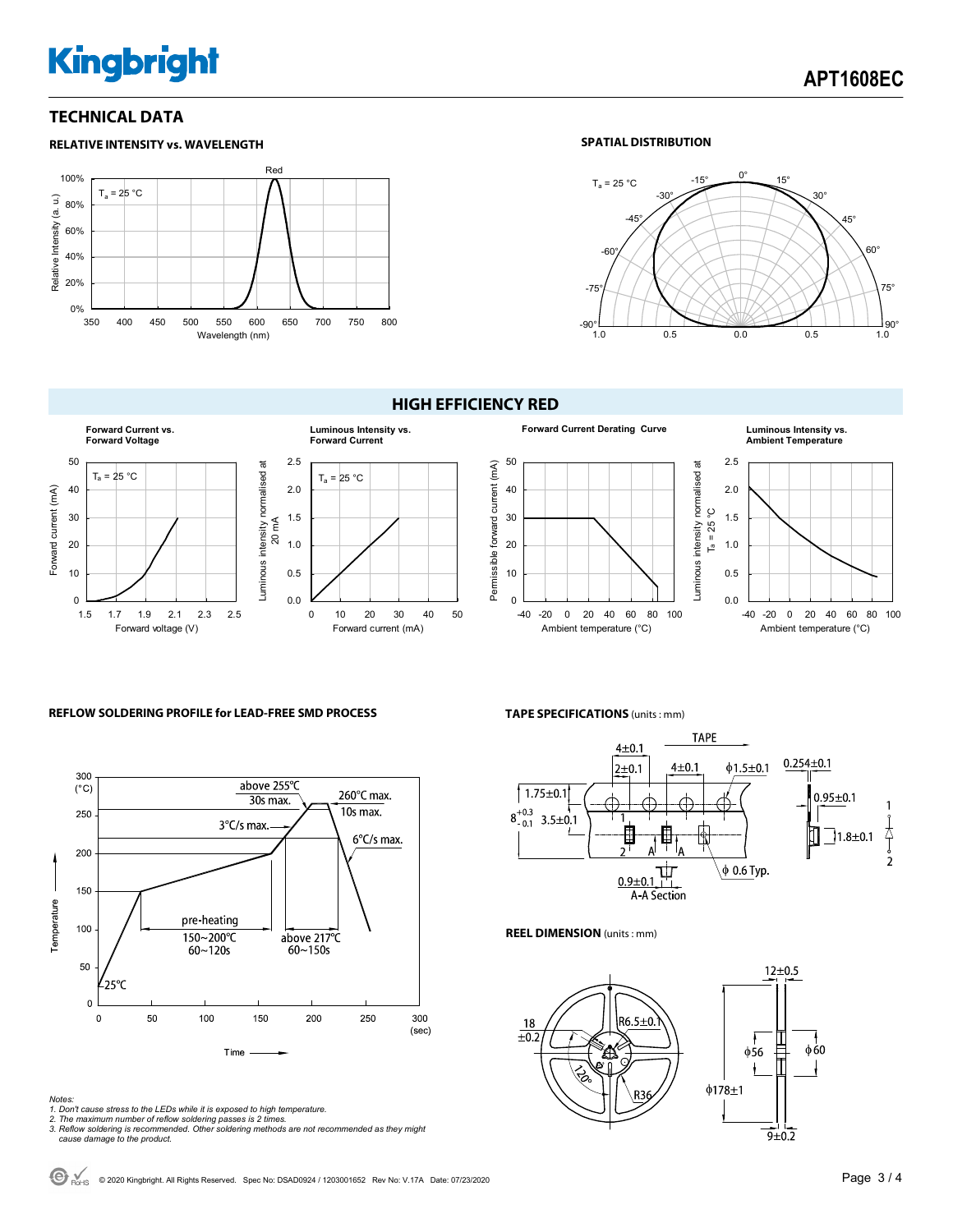### **Kingbright**

### **APT1608EC**

#### **PACKING & LABEL SPECIFICATIONS**



#### **PRECAUTIONARY NOTES**

- 1. The information included in this document reflects representative usage scenarios and is intended for technical reference only.<br>2. The part number, type, and specifications mentioned in this document are subject to futu
- 2. The part number, type, and specifications mentioned in this document are subject to future change and improvement without notice. Before production usage customer should refer to<br>the latest datasheet for the updated spe
- 3. When using the products referenced in this document, please make sure the product is being operated within the environmental and electrical limits specified in the datasheet. If customer usage exceeds the specified limits, Kingbright will not be responsible for any subsequent issues.<br>4. The information in this document applies to typical usage in consumer electronics applications. If customer's ap
- 
- liabilities, such as automotive or medical usage, please consult with Kingbright representative for further assistance.<br>5. The contents and information of this document may not be reproduced or re-transmitted without perm
-